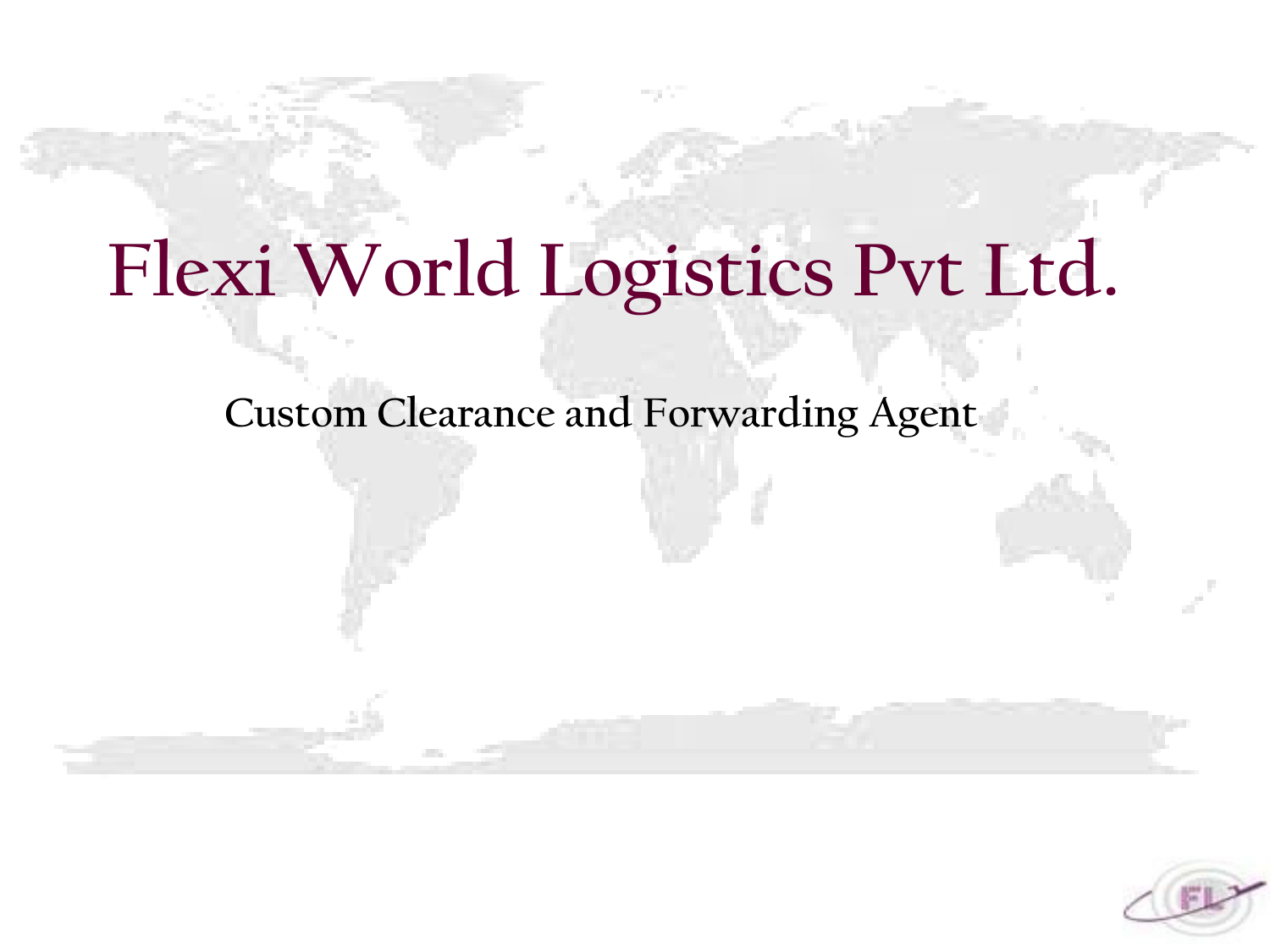# Company Profile

- Head Quarter- New Delhi.
- Branch Offices Mumbai and Chennai.
- Total Turnover USD 50 Million.
- Employees in New Delhi 5o
- Offices in India- 3
- Annual Shipment Handling 5 Million Kg
- Annual Shipping Bills- 5000

### **Flexi World Logistics Pvt Ltd.**

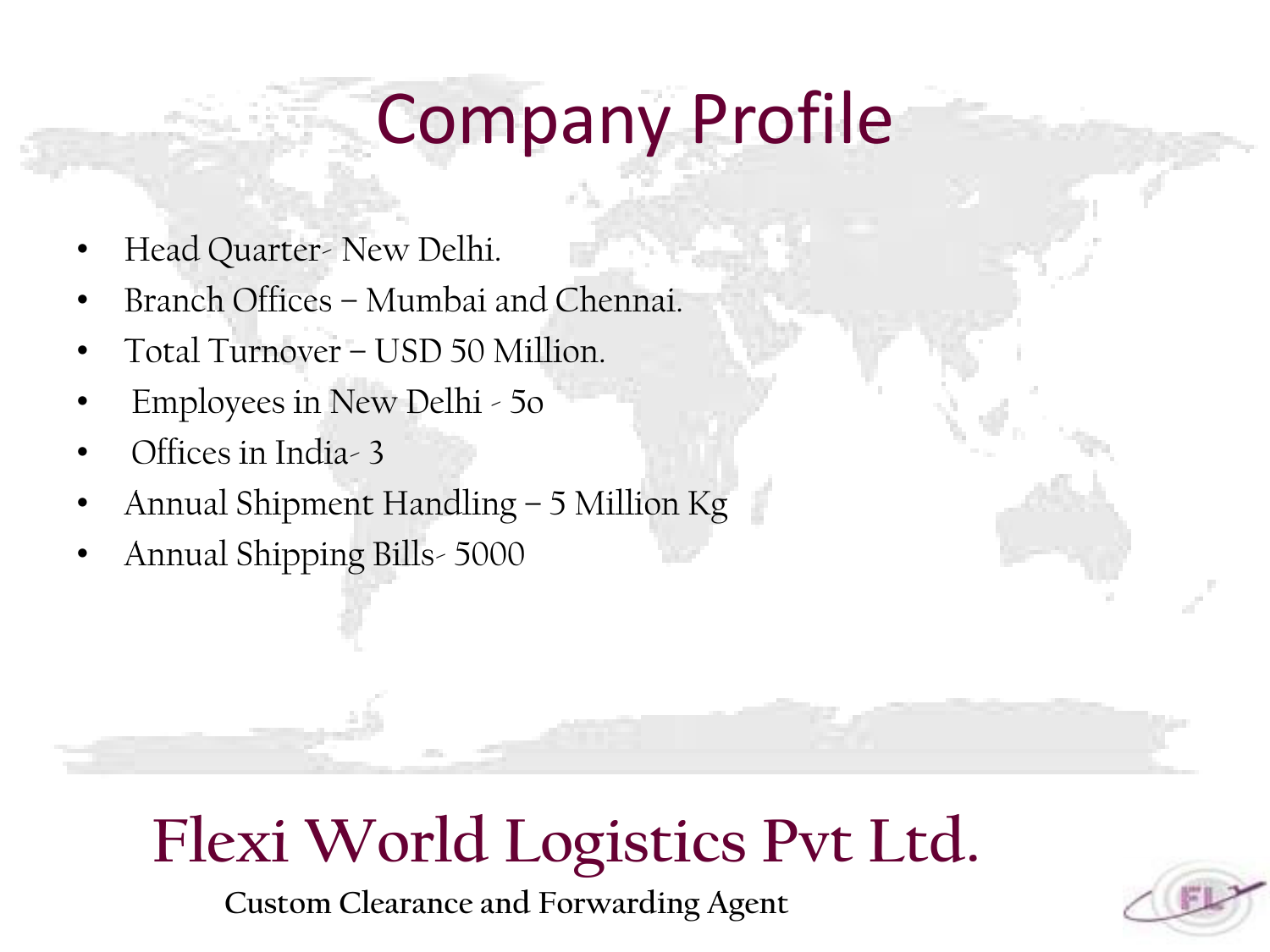Flexi World Logistics Pvt. Ltd. has deep roots spanning over 10 years in the Sea and air cargo handling industry. We have grown from strength to strength to where it is today.

Our passion is to be India's leader in sea and air cargo handling. We are committed to continuously seek opportunities which will enable us to spread our wings further and undertake movement of cargo in the entire World. Ultimately, wherever there is a customer shipment, we at Flexi will have the right solutions.



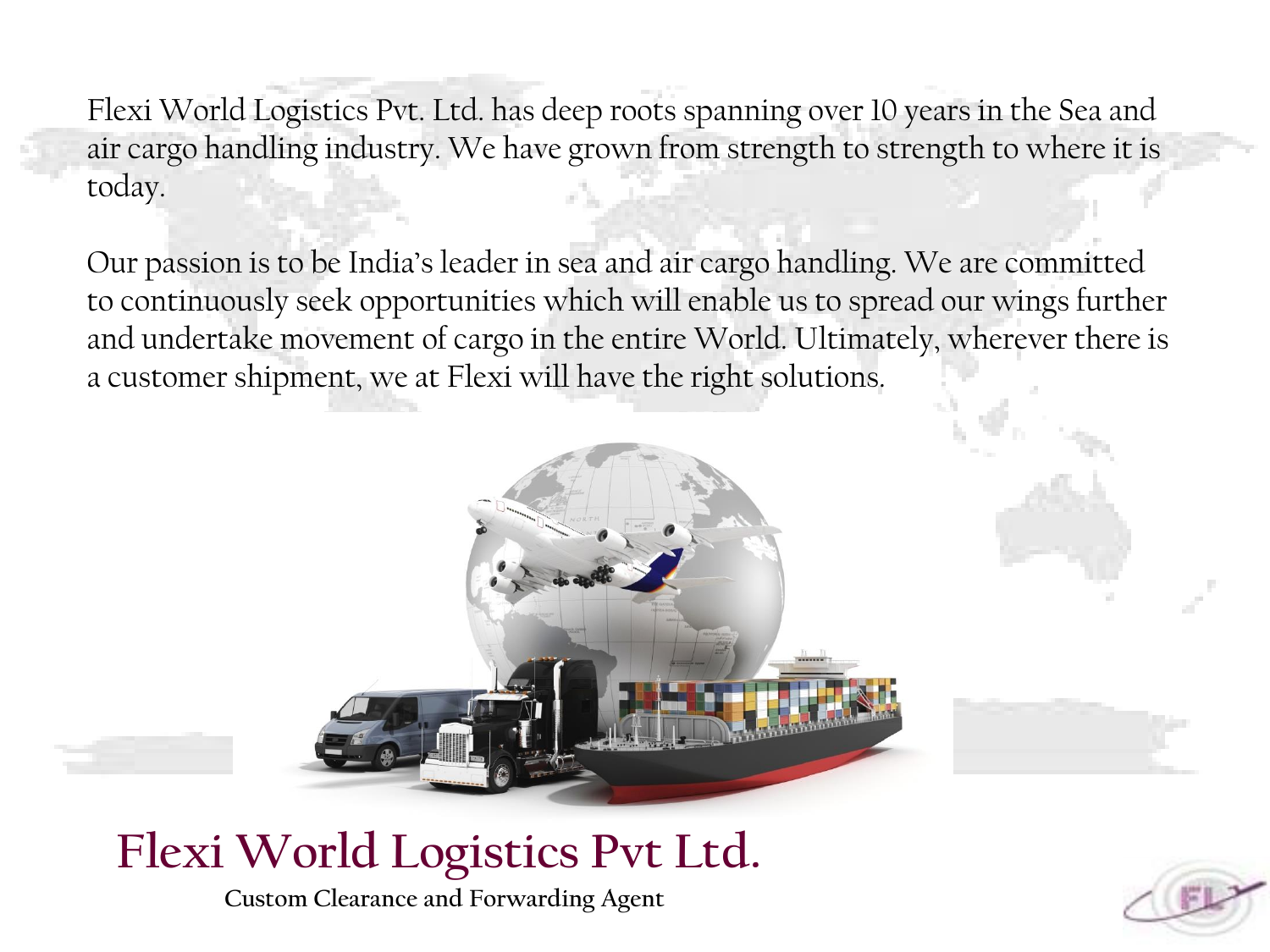#### Our Vision:

• To become India's leading World Class Logistics Company

#### Our Mission:

• Providing best logistics services

#### Our Values:

- Passion for Delivery
- Forward Looking
- Integrity

## **Flexi World Logistics Pvt Ltd.**

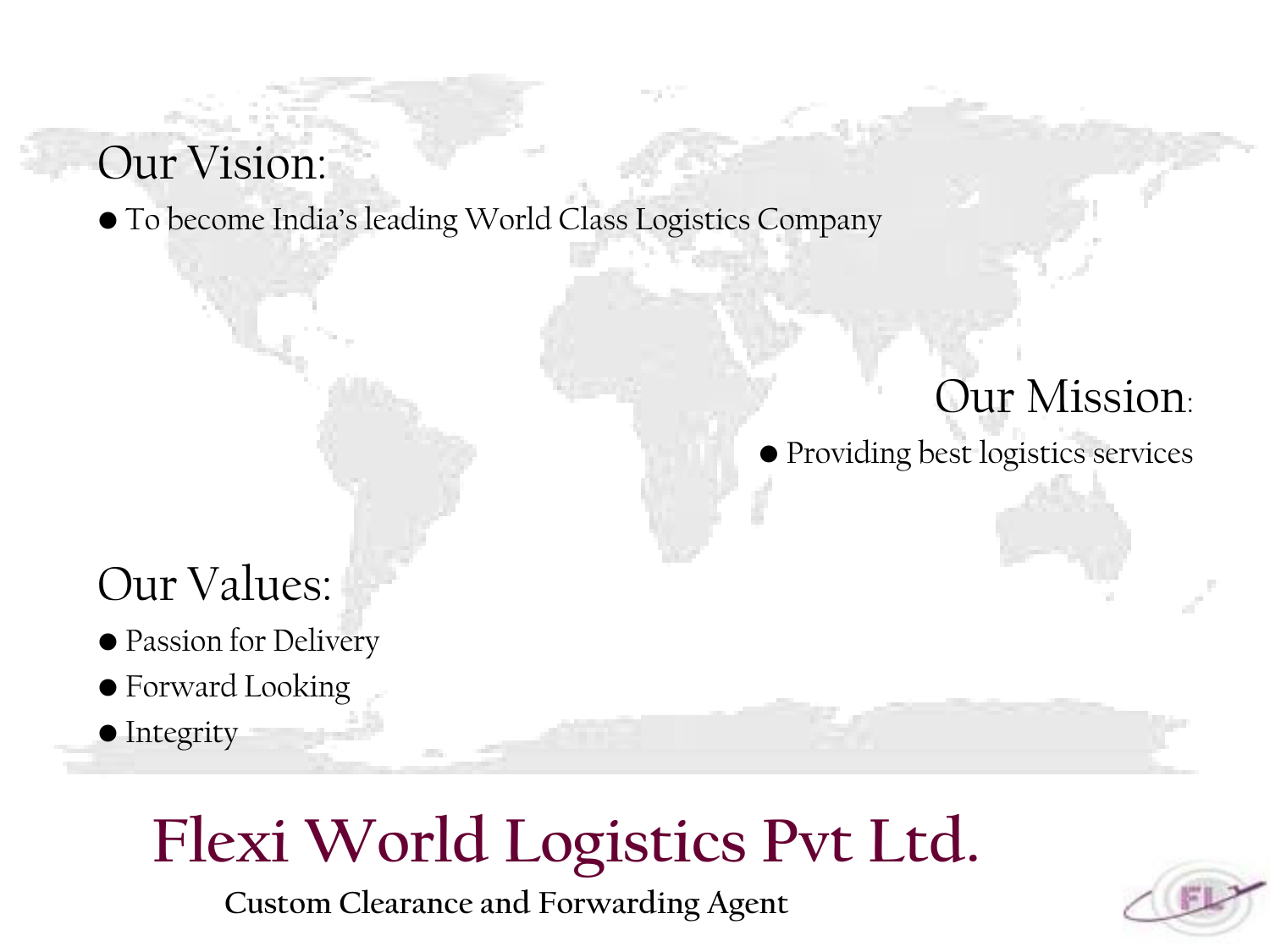Flexi World Logistics Pvt.Ltd. offers cost effective and timely clearing and forwarding services both for sea and air shipments. We provide the full range of customs clearing and international freight forwarding services. Our international freight forwarding services are supported through a huge network of independent forwarding logistics companies from all continents.

With the team of Expert personal we are able to clear the Shipments with in the best possible time.

#### Custom Clearance

#### **Flexi World Logistics Pvt Ltd. Custom Clearance and Forwarding Agent**

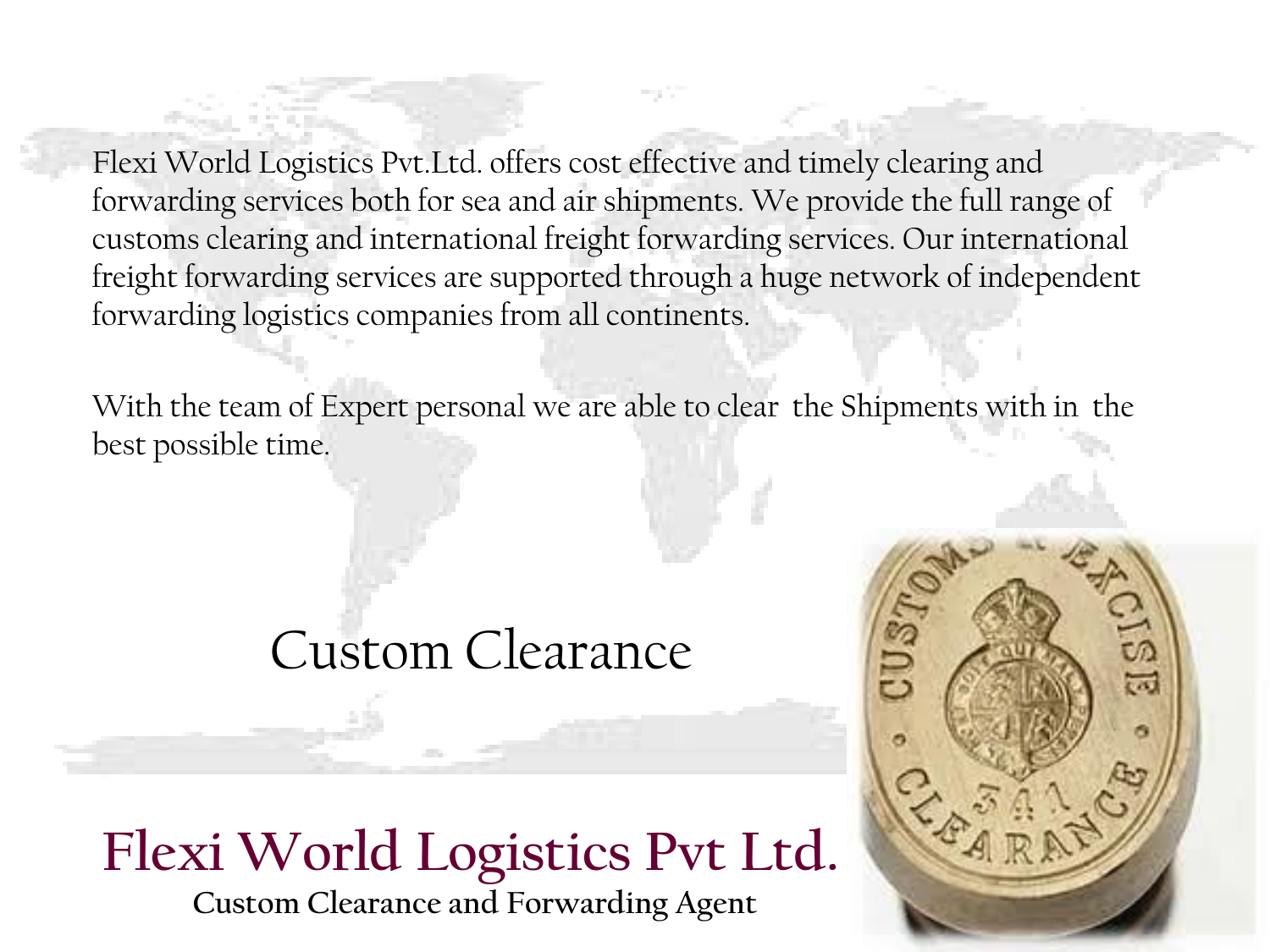Flexi World Logistics Pvt.Ltd. understands that our customers demand safe, secure and swift handling of their cargo at cost effective rates. We offer our customers these unique services at the IGI Airport Delhi. Our association with IATA and leading Airlines provides us with access to over 1200 freight Forwarders from all over the world. This ensures that we at Flexi offers our customer door to door delivery as we are able to pick and deliver cargo in various worldwide locations.

Our association with leading global airlines such as Air India, United Airlines, Malaysian Airlines, British Airways, Swiss World Cargo, Emirates, UPS, FedEx etc. means that we are able to gain space and provide airfreight services at very competitive rates.

### Air Freight

#### **Flexi World Logistics Pvt Ltd.**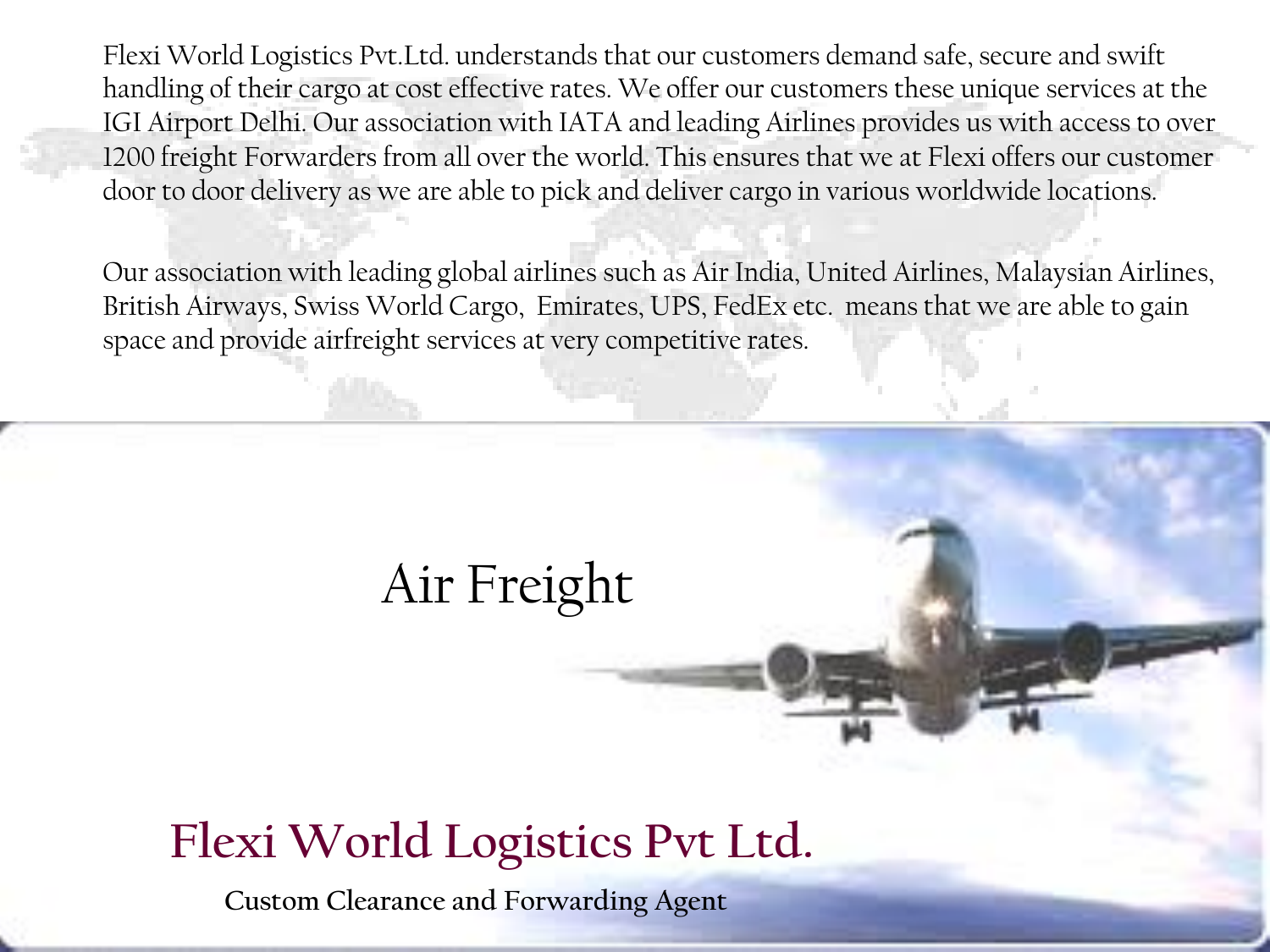Our sea freight service offers our customers efficient, safe, secure and cost effective solutions. We are conveniently located adjacent to the ICD –TKD, ICD-PPG and CMA CGM- Dadri, assuring you of quick processing of your cargo from the respective ports. Our association with leading shipping lines like MSC, NYK, Sea-Sky, CP World etc. enables us to pick and deliver your cargo to major ports across the globe.

Our wide experience in sea freight spans gives us confidence to assure our customers of customized, flexible, fast and efficient sea freight coupled with tailor made rates to ensure value for the customer.

### Sea Freight

#### **Flexi World Logistics Pvt Ltd.**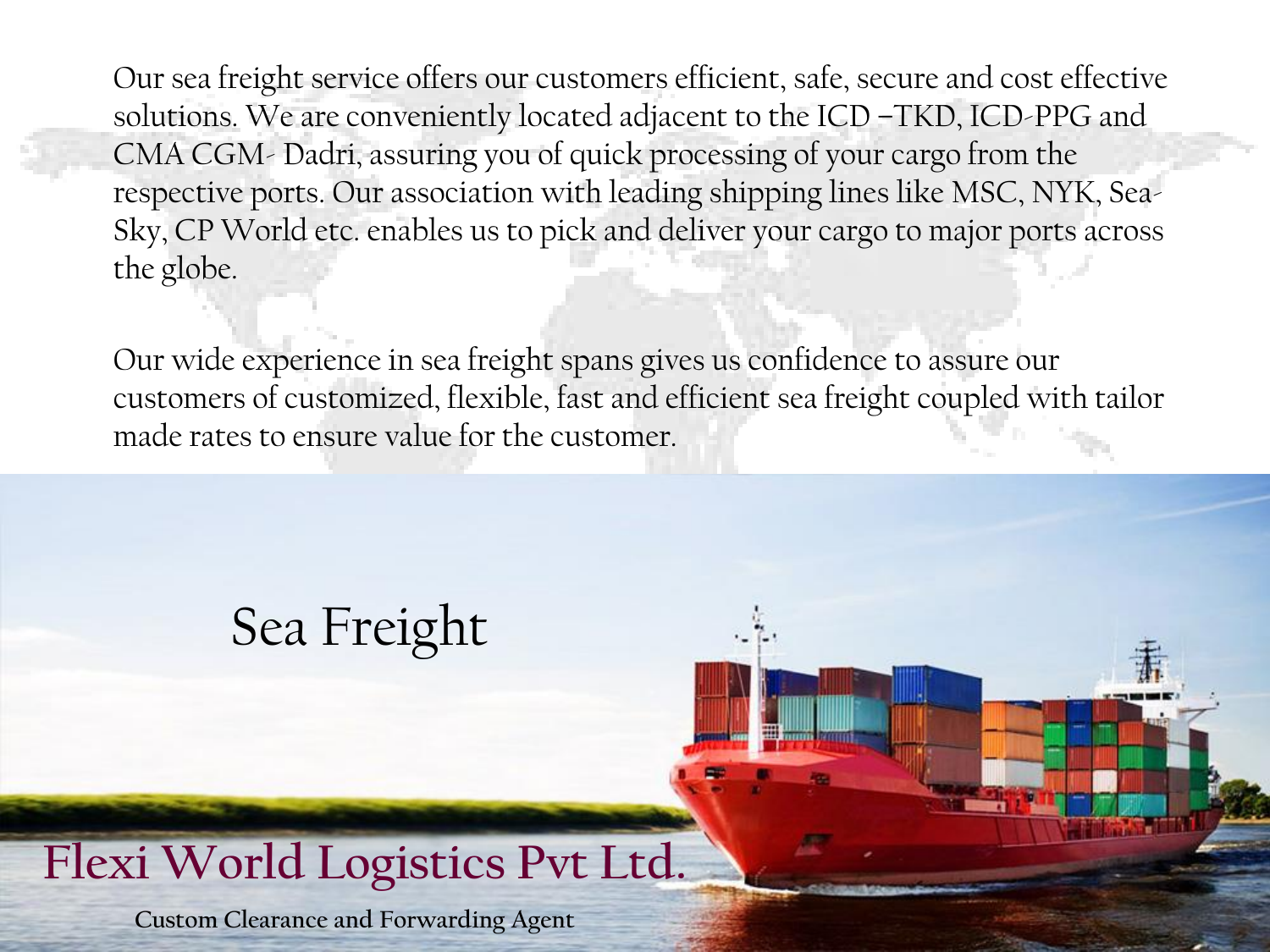### Contact Details

Head Quarter-Flexi World Logistics Pvt Ltd. Kharsa no.434,Westend Greens, Farm House Road ,Near NH-8 ,Rangpuri Landmark-Back side of Shiv Murti,New Delhi-110037 Cont- +91-11-49876904-09 Mb- +91-9810277948 Email ID [ashok@flexiworldlogistics.com](mailto:ashok@flexiworldlogistics.com) Website - [www.flexiworldlogistics.com](http://www.flexilogisticsindia.com/)

## **Flexi World Logistics Pvt Ltd.**